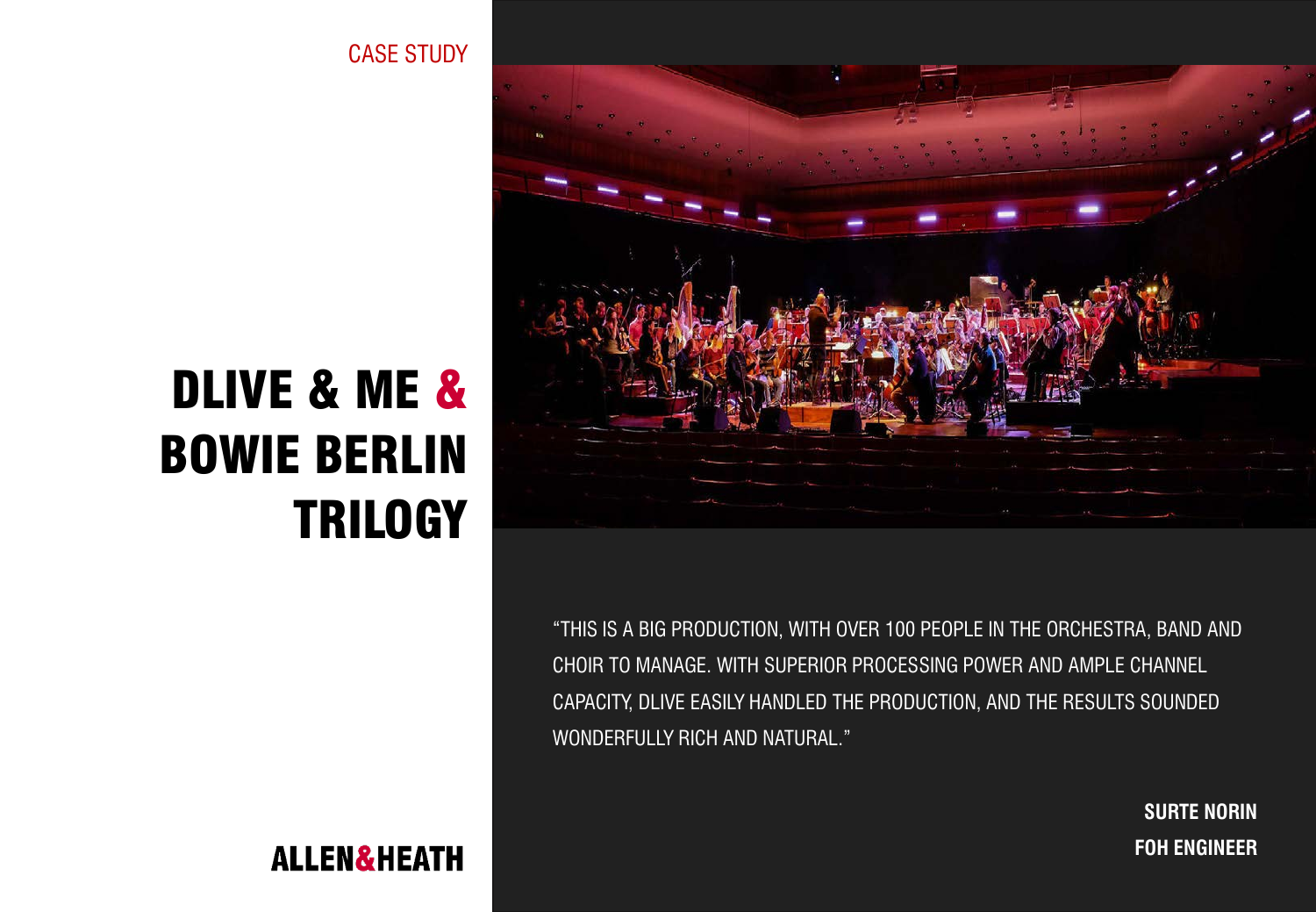

## DLIVE & ME & BOWIE BERLIN **TRILOGY**

### **The Requirement**

"

An orchestral arrangement of David Bowie's Berlin Trilogy was staged in a series of sold-out concerts in Gothenburg Concert Hall and Stockholm's Berwald Hall, requiring a mixing system to manage FOH and monitors.

Arranged by renowned Swedish conductor and composer, Hans Ek, and performed by the Swedish Radio Symphony Orchestra and choir Zero 8, the technical production was managed by FOH engineer Hans "Surte" Norin from Musikalisk Ljudteknink with Peter Fredriksson from PF Ljuddesign on monitors.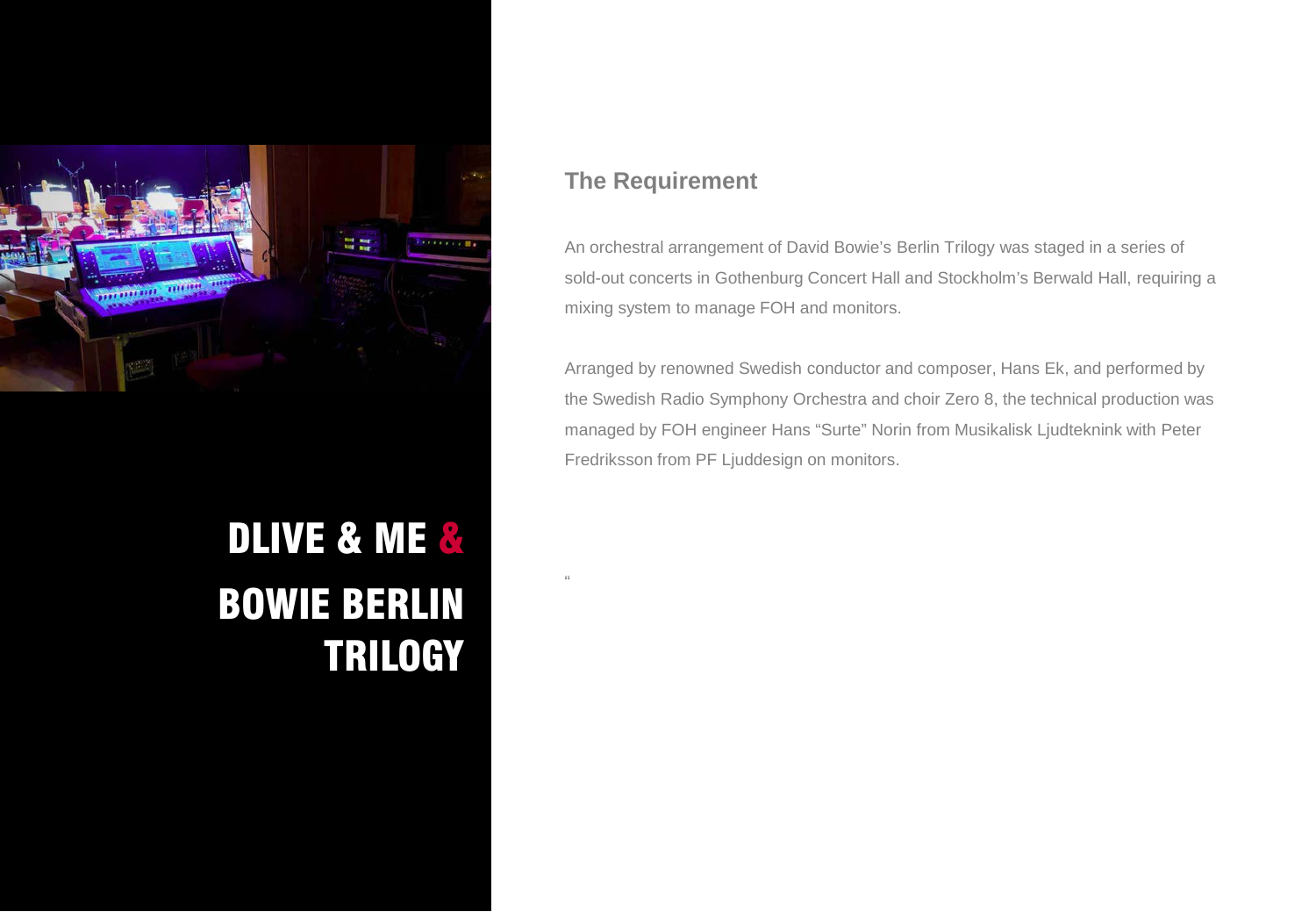#### **The Solution**

Allen & Heath's dLive S Class and ME digital systems were selected for the production.

Managing a total of 126 channels, the dLive system comprised two MADI-enabled S5000 Surfaces and DM64 MixRacks connected by GigaAce, with an additional DX32 Expander for monitors, an IP8 Controller for FOH remote control, and ME-1 personal monitoring mixers for the orchestra. A Waves V3 network card was also fitted at FOH for recording/Virtual soundcheck, and a broadcast feed was sent to Swedish Radio via MADI.

The production is set to embark on an extensive European tour in 2017 with the same setup.